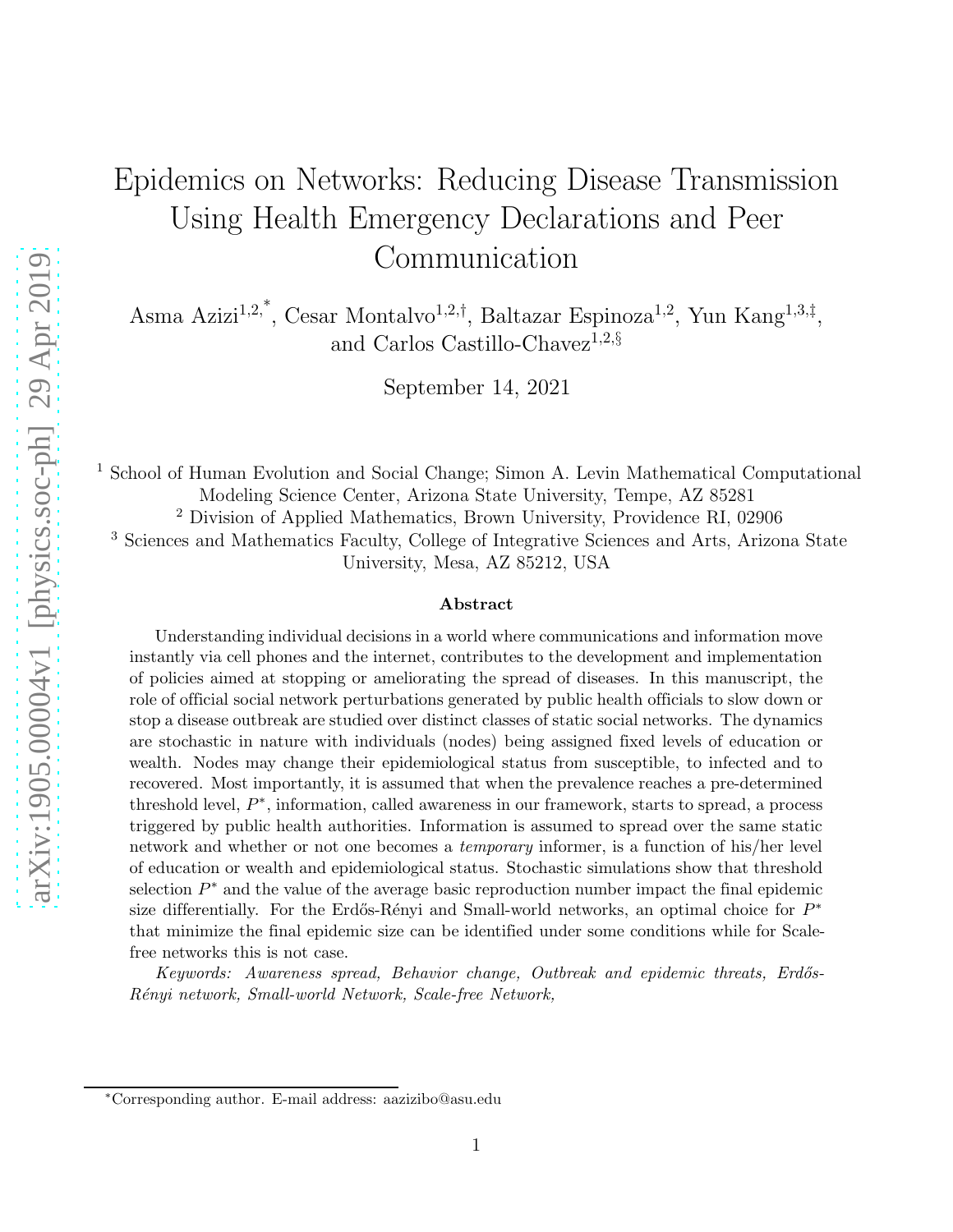## 1 Introduction

The decisions that individuals make over an epidemic outbreak depend on multiple factors. Here, they are assumed to depend on available information, misinformation, and the income/education of those making them [\[5](#page-12-0), [9](#page-12-1), [15](#page-12-2), [30](#page-13-0), [36](#page-14-0)]. There are multiple possible scenarios that consider the decisions that individuals may make over the course of an outbreak. Individuals may modify their behaviors in order to reduce their environmental susceptibility to a disease by washing their hands frequently, avoiding handshakes and avoiding kissing salutes, not taking public transportation during rush hours, using masks and more. The frequency and effectiveness of these decisions may depend on the perceived risk of infection, a function of what each individual "knows". In short, individual responses to new circumstances are adaptive and may depend on real or perceive risks of infection. Current disease prevalence, may become a marker or a tipping point, that when crossed, triggers individual or *policy* decisions. Whether or not individuals follow public health officials' recommendations may be a function of individuals' economic/educational status. The determination to make a drastic decision may be weakened or reinforced by each individual's networks of friends. Responses are altered by the opinions of work-related connections. Personal needs play a role, and they include the need to use public transportation or the desire to attend a social event.

The landscape where behavioral decisions take place is not fixed. On the contrary, it may be altered from within (individual decisions) or by the use of preventive or active public health policy decisions or recommendations, some "obvious" like vaccination or quarantine, others drastic like mandated social distancing, as in the 2009-10 flu pandemic in Mexico [\[14](#page-12-3)]. Now, whether the dynamical changes experienced by the socio-epidemiological landscape are slow or fast, will depend on many factors. It is within this, often altered, complex adaptive dynamical system, that individual decisions such as individually-driven social distancing, the use of face masks, frequent hand washing, increased condom use, and or the routine use of non-pharmaceutical interventions (NPIs), takes place [\[39\]](#page-14-1). It has been theoretically documented [\[11,](#page-12-4) [12,](#page-12-5) [16](#page-12-6), [23](#page-13-1), [29,](#page-13-2) [37\]](#page-14-2) that massive behavioral changes can impact the patterns of infection spread, possibly playing a critical role in efforts to prevent or ameliorate disease transmission. Today policies are implemented regardless of our knowledge of who are the "drivers" responsible for inducing behavioral changes. Modeling frameworks exist that allow for the systematic exploration of possible scenarios. Through a systematic exploratory analyses of appropriately selected classes of scenarios, it is possible to identify possibly effective (model-evaluated) public health policies. The use of highly detailed models including individualbased models has some advantages since they can incorporate individuals' awareness of risk based on available of local information. The evaluations carried out on the effectiveness of changes, at the individual level, can be used to assess, for example, the impact of NPIs in reducing disease prevalence.

Models that couple disease dynamics and awareness to levels of infection risk have been proposed. These models have been used to explore the impact of behavioral changes on the spread of infection. In the review paper of Wang et al. [\[39\]](#page-14-1) classify models as Rule-Based Models (RBMs), those where individuals make their decision about changing behavior independently of others, and Economic-Epidemiology models (EE models), that is, models where individuals change their behavior in order to maximize their own utility function (what they value) subject to available resources. The EE models account for the responses that individuals take in response to infection risks on disease prevalence at the population level. The modeling and results reported in this manuscript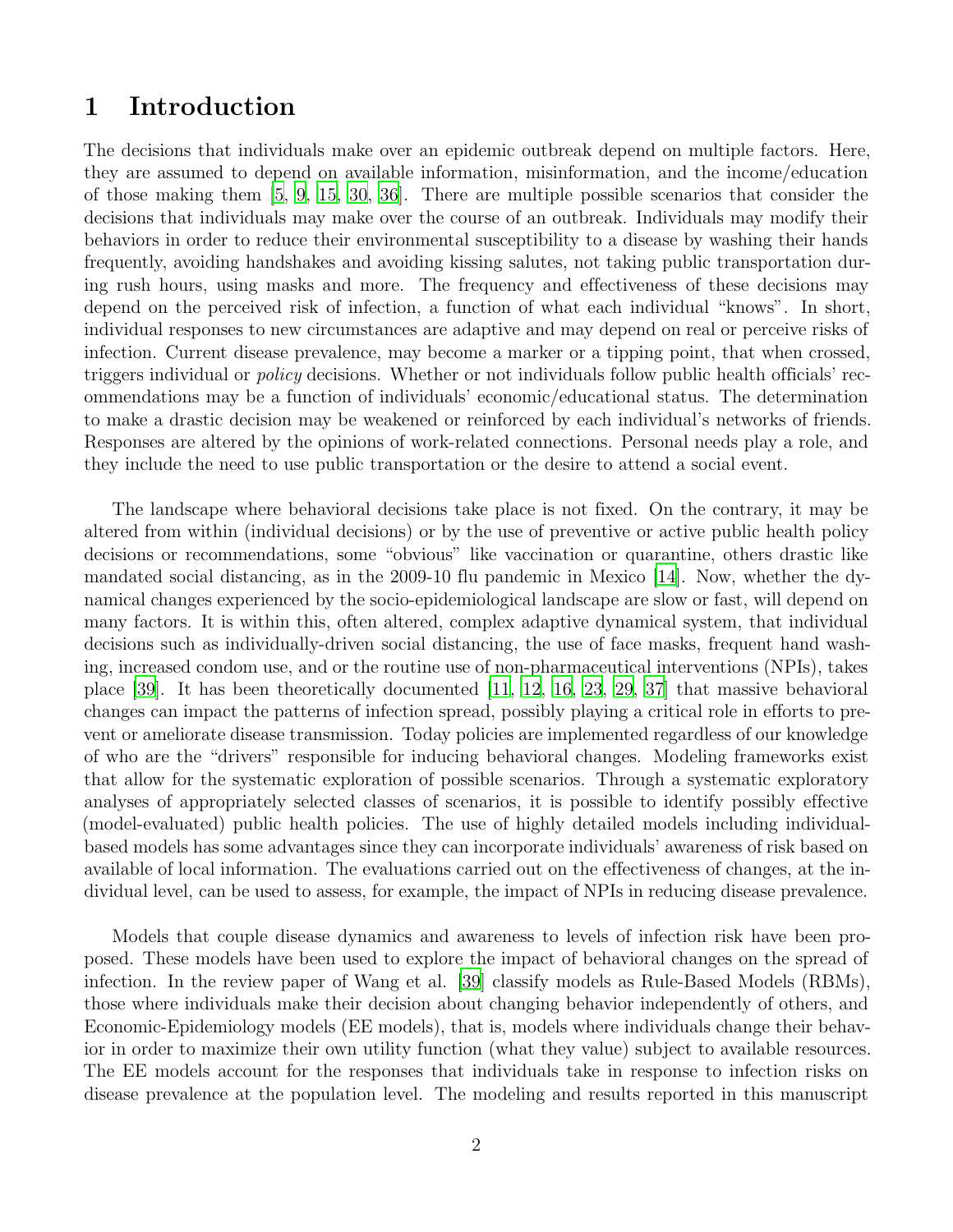are more closely related to those used in RBMs.

Ruled-Based Models [\[7](#page-12-7), [16,](#page-12-6) [18](#page-13-3), [23,](#page-13-1) [29](#page-13-2), [31,](#page-13-4) [32](#page-14-3), [33,](#page-14-4) [34\]](#page-14-5) vary from compartmental ODE models [\[16,](#page-12-6) [23](#page-13-1), [37\]](#page-14-2) to individual-based network models [\[11,](#page-12-4) [13,](#page-12-8) [22](#page-13-5), [41\]](#page-14-6). These models have been used to study the dynamics of highly diverse diseases including, for example, influenza and HIV [\[10,](#page-12-9) [31](#page-13-4)], or in the study of generic infections [\[18](#page-13-3), [23](#page-13-1), [29](#page-13-2), [32,](#page-14-3) [33\]](#page-14-4). Compartmental models (often using a phenomenological approach) categories designed to capture levels of awareness of infection. Such approach that can be used to incorporate 'awareness' in network models, is the objective of this manuscript. Some models assume that "awareness" spreads along with the invading disease, that is, through identical contact networks. Here, it is assumed that the disease and information spread over the same social network (a drastic simplification). The possibility that awareness and responses to the presence of a new infection among a subset of the population at risk, may significantly alter regular temporal patterns of disease prevalence (lower highs) have been studied. Studies have also shown that epidemic thresholds can be altered [\[33,](#page-14-4) [34\]](#page-14-5) [\[29\]](#page-13-2) in response to the effectiveness of NPI. Here, the focus is on the role of policy decisions/recommendations in altering disease dynamics, possibly the final epidemic size, within a model where awareness (generated by official actions) spreads among those susceptible to infection and their 'friends'.

In this paper, we explore the impact of various, prevalence-dependent pre-selected thresholds (decisions made by public health officials) as triggers of possibly temporarily behavioral change. The time to a triggering event is assumed to depend on the prevalence of infection– a decision taken by health authorities (declaring some level of health emergency). We carry out simulations to explore the impact of variations on triggering prevalence-driven levels on the final epidemic size of a non-fatal infection under three distinct fixed artificial social structures modeled as, Erdos-Raynei, Small-world, and Scale-free networks.

# 2 Modeling Framework

The model captures changing disease transmission dynamics by incorporating, after a health emergency has been declared. The spread of risk information, that play by assumption over the same social network. Risk information is transmitted at different rates depending on the economic/education levels of individuals. We focus on single outbreaks, within a Susceptible–Infected–Recovered (SIR) framework. The dissemination of awareness (risk information) among the susceptible population, a process triggered by the declaration of a health emergency by the public health authorities, generates temporary changes on the knowledge and understanding of risk of infection, thus altering their activity and effectiveness as communicators of risk. Becoming aware of the risk of infection and inciting our ability to communicate risk, takes place at a rate modeled as a function of the economic/educational level of individuals in the network. Economic/educational levels are preassigned qualities to individuals in the network from pre-selected distributions. A susceptible individual may be a member of three sub-classes of susceptible: Unaware,  $S^u$ , Aware,  $S^a$  and Indifferent,  $S<sup>i</sup>$ . Unaware individuals that become aware of the risk of infection may (depending on their economic/educational level), change their state to Aware, that is, be ready to convey information, with different levels of enthusiasm, on the risks of the infection to neighbors in the network. Aware, is assumed to be a temporary state and so a transition to the Indifferent state is included. The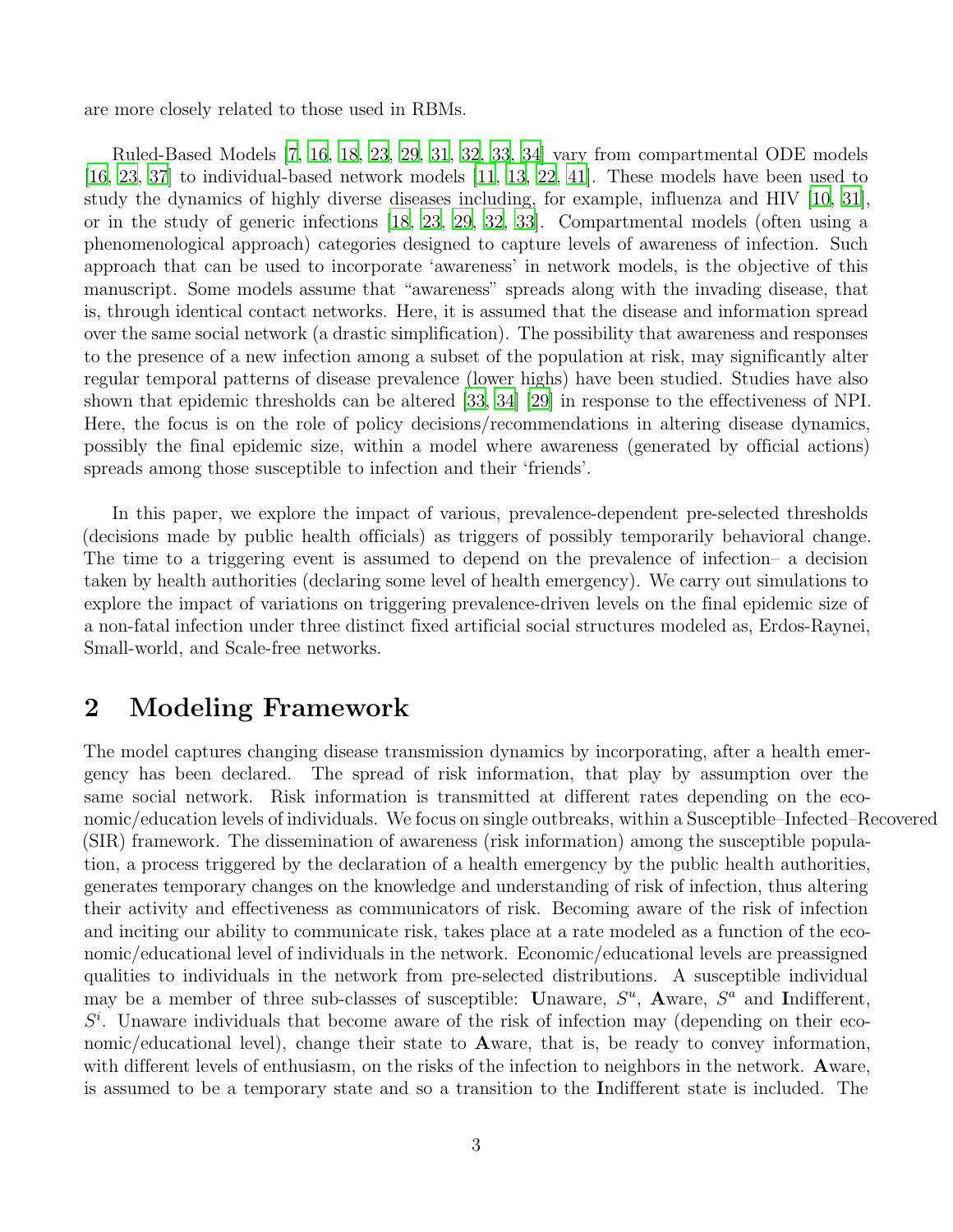triggers that determine or drive awareness state are a function of the disease prevalence level and not the time since start of the outbreak. The case when delays in transmitting real-time prevalence information to public health officials takes place, the most likely scenario is not considered. However, we know that it brings additional consequences (see [\[38](#page-14-7)]).

The activation process of public awareness takes place within a time framework determined by the actual (reported in general) disease prevalence and so, it is a function of the epidemic outbreak growth rate. We let  $P^*$  denote the pre-selected level of prevalence identified by public health officials as the triggering threshold after which, a public awareness process campaign is initiated via mass media, word of mouth, social media and the like. The timing is selected when, according to public health officials. A disease outbreak may be about to reach unacceptable levels, with  $P^*$ , being the pre-selected tolerance level before a health emergency is declared. The  $P^*$  determines the time  $t^*$ when the information campaign starts (see Figure [1\)](#page-3-0). The  $t^* = t^*(P^*)$  identifies the public health system threshold that forces public health action aimed at reducing outbreak consequences. The actual changes in behavior are determined by an stochastic process, and so, the shift in behaviors, is a function of "chance".

<span id="page-3-0"></span>Before  $t^*$ , the dynamics are governed only by the disease transmission process. At the time t ∗ , the model activates information process that models to behavioral change that reduce disease transmission. Therefore,  $t^*$  denotes the time when prevalence reaches  $P^*$  for the first time, Figure[\(1\)](#page-3-0).



Figure 1: Flow diagram of the model.

Sub-section [2.1](#page-3-1) introduces the details of our network model, starting with the network structure and node attributes that are used to represent individuals in the network.

#### <span id="page-3-1"></span>2.1 Network Structure

The network is denoted by  $\mathbf{G} = (\mathbf{V}, \mathbf{E})$  which includes a set  $N = |\mathbf{V}|$  of nodes representing individuals  $V = \{i | i = 1, 2, 3, \ldots N\}$  together with a binary adjacency relation defined by the set of edges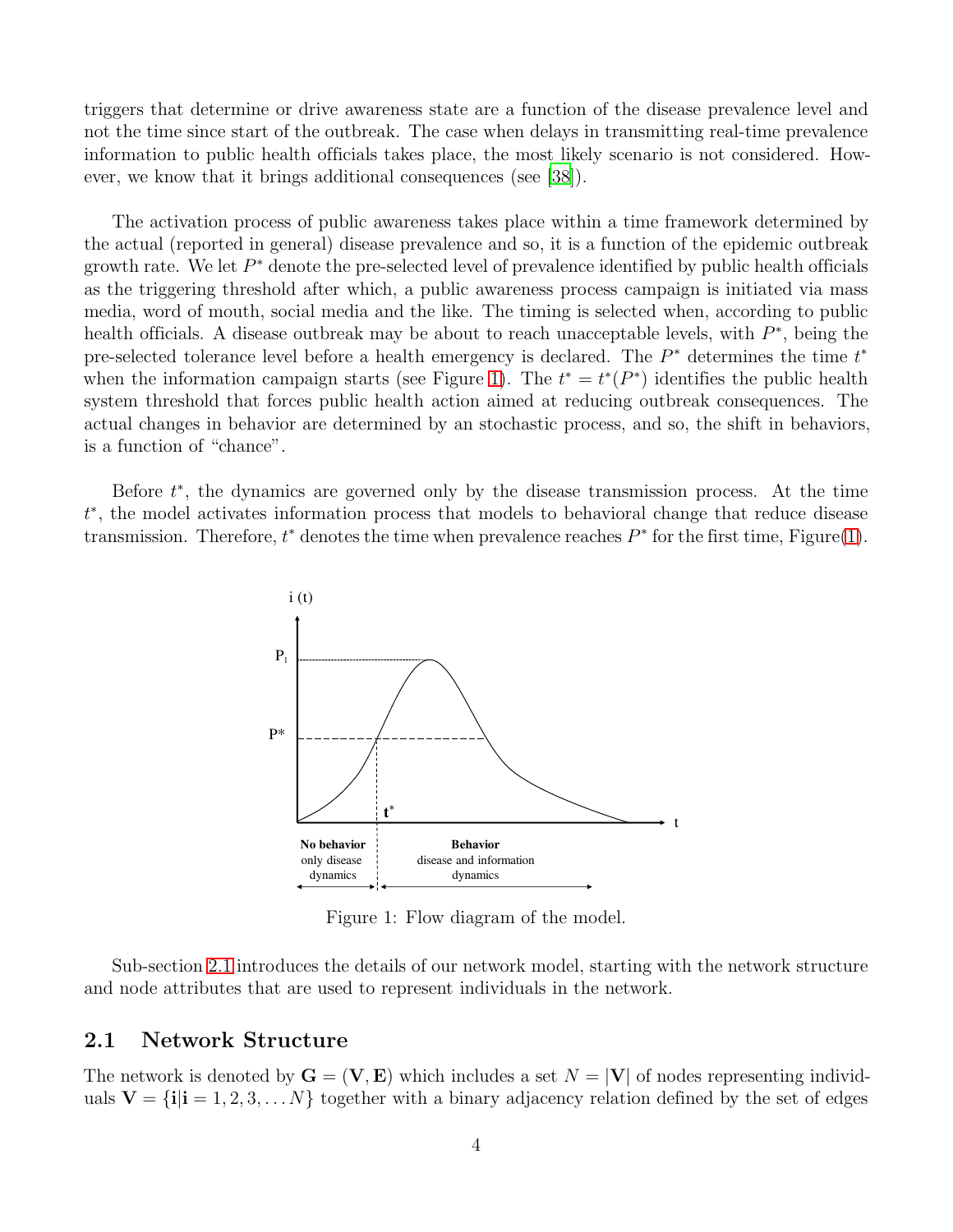$\mathbf{E} = {\textbf{i}} \mathbf{j} | \mathbf{i}, \mathbf{j} = 1, 2, 3, \dots N$ , where ij denotes the edge between individual (node) i and individual (node) j. We make use of three network structures, namely, Erdős-Rényi, Small-world, and Scalefree networks -defined in the Appendix- as models of our social landscape, the place where infection and awareness spread and behavioral change take place.

After generating the network [\[3](#page-11-0), [8](#page-12-10), [26](#page-13-6)], we assign some attributes to the nodes (individuals) as follows: each node i is associated with a random variable  $x_i \in [0,1]$ , generated from a betadistribution, denoting the level of education of individual i, values closer to 0 corresponding to higher levels of education while those close to 1 indicate limited education, an individual **i** is assigned a random number from a beta distribution with shape parameters  $\alpha$  and  $\beta$ .

The underlying network **G** is weighted, where the weight  $0 < c_{ij} \leq 1$  for edge ij is the probability, of physical contact between neighbors i and j on any specific day. We assume that the values  $c_{ij}$  are randomly generated from a uniform distribution  $\mathcal{U}[0.5, 1]$ . For example if  $c_{ij} = \frac{5}{7}$  $\frac{5}{7}$ , that means that these two neighbors meet with probability  $\frac{5}{7}$  and do not meet with probability  $\frac{2}{7}$  on a specific day. We also assume that there are no birth or deaths in the population of nodes or edges, during the epidemic outbreak.

### 2.2 Dynamic of awareness among susceptible individuals

At any given time t, a person **k** is classified as susceptible,  $S_{\bf k}(t)$ , infected,  $I_{\bf k}(t)$ , or recovered,  $R_{\bf k}(t)$ , to the disease under consideration. Disease risk awareness among susceptible individuals spreads after public health officials make the deliberate decision to stress vigorously the risk of infection, as it may be the case under an influenza epidemic or other health emergency. The model assumes that the decision to promote risk prevention starts once a pre-determined prevalence level  $P^*$ , at time t ∗ , has been reached. Health authorities start to spread information about a pathogen's outbreak, information that gets communicated by those individuals, actively aware, in the network, with different degrees of efficiency. The spread of information is a function of chance (probability model) and economical/educational level. The state of active information-communicator is assumed to be temporary, with individuals moving into a"passive" state, *indifferent*, after a short period of time. Before time  $t^*$  every susceptible individual is unaware of the information campaigns but for times  $s > t^*$ , members of  $S_{\bf k}(s)$  may change status from unaware  $(S_{\bf k}^u(s))$  to aware  $(S_{\bf k}^a(s))$ , then moving, with some probability, into the indifferent class  $(S_{\mathbf{k}}^{i}(s))$ .

We define  $\widetilde{\lambda_{jk}}$  as the probability that  $S^a_{\mathbf{k}}(s)$  informs  $S^u_{\mathbf{j}}(s)$  at time s, and causes  $S^u_{\mathbf{j}}(s) \stackrel{\lambda_{jk}}{\rightarrow} S^a_{\mathbf{j}}(s+1)$ . Thorough the probability  $\widetilde{\gamma}_k$  -generated from an exponential distribution with parameter  $\widetilde{\gamma}$ , the average awareness period is therefore  $1/\tilde{\gamma}$  days. The members of  $S_{\mathbf{k}}^a(s)$  leave the awareness class into indifferent class, that is,  $S^a_{\mathbf{k}}(s) \stackrel{\widetilde{\gamma}_{k}}{\rightarrow} S^i_{\mathbf{k}}(s+1)$ , with probability  $\widetilde{\gamma}_{k}$ , after spending, on the average  $1/\tilde{\gamma}$  days in the aware class; the mean of waiting time distribution for the class  $S_{\mathbf{k}}^{a}(s)$ .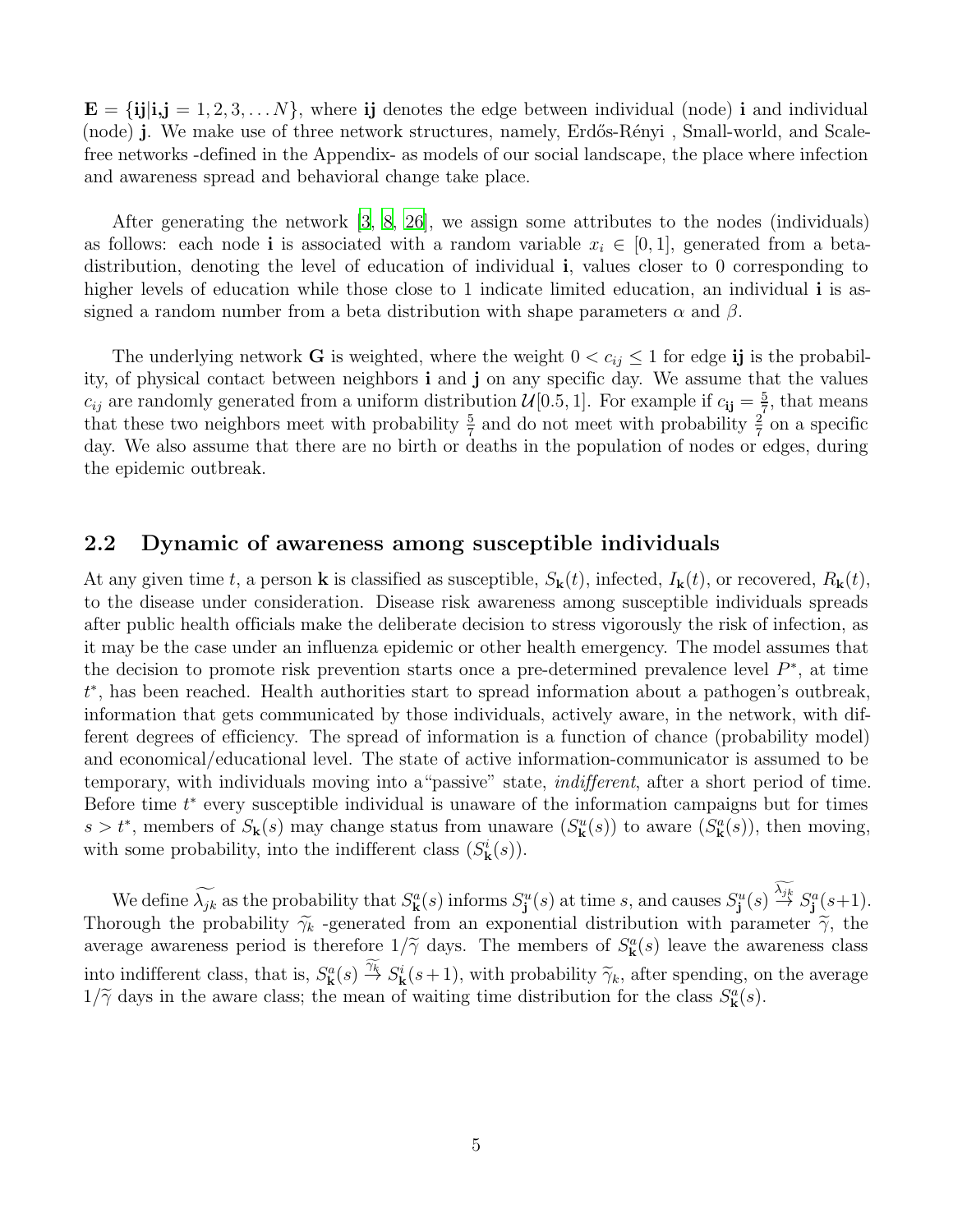#### 2.2.1 Awareness transmission probability

 $\lambda_{jk}(s)$  denotes the probability that an aware person  $S_{\mathbf{k}}^{a}(s)$  will inform an unaware neighbor  $S_{\mathbf{j}}^{u}(s)$ at time s via their contact:  $\tilde{\lambda}_{jk}(s) = c_{jk}\tilde{\beta}$ . The value  $c_{jk}$  denotes the probability of contact between neighbors j and k, with  $\beta$  denoting the average probability that risk information will pass from an aware individual to an unaware neighbor.  $\beta$  is the average of a first increasing and then decaying and waning function  $\widetilde{\beta(s,s^*)}$  over the awareness period, that is,  $\widetilde{\beta} = \widetilde{\gamma} \int_{s^*}^{s^*+\frac{1}{\widetilde{\gamma}}}$  $s^{s+\frac{1}{\gamma}}\widetilde{\beta(s,s^*)}ds$ , where  $s^* \geq t^*$  is the first day that a person becomes aware.  $\widetilde{\beta(s,s^*)}$  is a function of  $s^*$ , because before this time the person was unaware and therefore, incapable of spreading risk information. Figure [\(2\)](#page-5-0) helps visualize the probability function  $\widetilde{\beta(s,t^*)}$  for  $t^* = 10$ , a function acting on initially aware individual, that is, individuals who became aware on the first day of awareness spread  $t^*$ . After 10 days, information enters the system, people learn that an epidemic is taking place and the risk and severity of infection. The higher the value of  $P^*$  the less effective the campaign in reducing the impact of information on the outbreak.

<span id="page-5-0"></span>

Figure 2: Plot of the awareness probability function  $\widetilde{\beta(s, t^*)}$  for  $t^* = 10$ : Before day  $t^* = 10$ there is no awareness spread,  $\tilde{\beta} = 0$ . At day  $t^* = 10$  initially aware individual start informing its neighbors about infection. Through time the desire to spread information wanes [\[11\]](#page-12-4).

# 3 Simulations

In this Section, we perform our analysis and simulations on three different networks: Erdős-Rényi random network  $G_E$ , Small-world network  $G_W$ , and Scale-free network  $G_S$ . These networks are defined in the appendix. To generate the networks, we use Networkx<sup>[1](#page-5-1)</sup> and Erdős-Rényi -graph

<span id="page-5-1"></span><sup>&</sup>lt;sup>1</sup>We use the NetworkX124 <https://networkx.github.io/> open software platform to generate and analyze the network.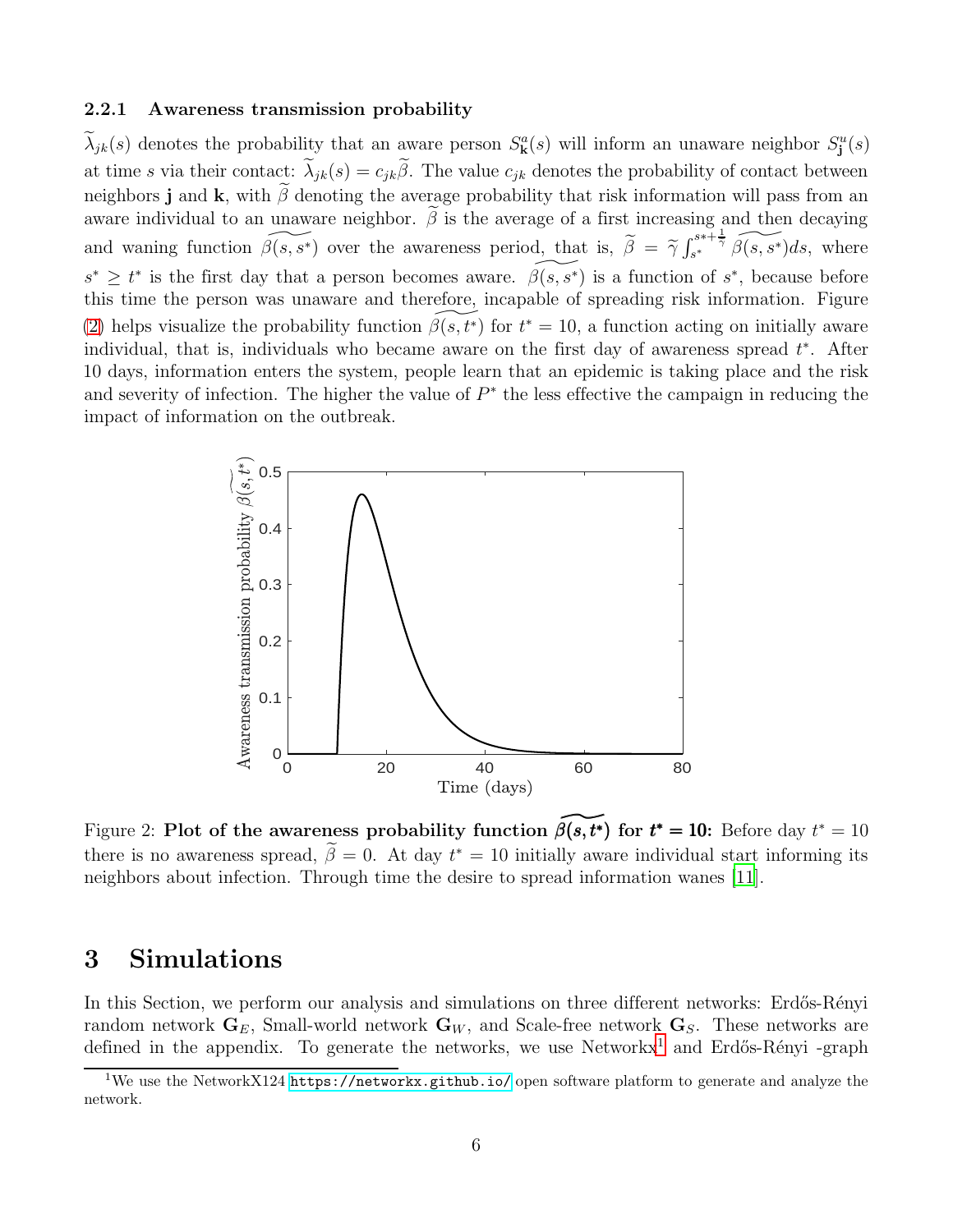



Figure 3: Flow diagram of the analogous mean-field model: The parameters  $\lambda$ ,  $\lambda^u$  and  $\lambda^a$ denote for the average force of awareness, average force of infection for unaware, indifferent and aware individuals respectively. The parameters  $\gamma$  and  $\tilde{\gamma}$  denote the average recovery rates from, infection and awareness, respectively. Further,  $p$  denotes the fraction of infected population that follow self-quarantine  $(I_q)$ .

algorithm to generate  $G_E$  with probability of connection  $p = 0.001$ . Using the same package, the Watts-Strogatz algorithm is used to generate Small-world network  $\mathbf{G}_W$  with probability of rewiring  $p = 0.5$ . We also use Barabasi–Albert's preferential attachment model in Networkx to generate a Scale-free network  $\mathbf{G}_S$  with degree distribution  $P(k) \sim k^{-2.11}$  [\[2\]](#page-11-1). The size of all networks is 10000 and the average number of neighbors for all networks is equal to 10. However, the networks differ in terms of degree distributions and other properties due to their different structures. Simulations start by infecting the most connected node (index case) to reach a balanced initial condition [\[1\]](#page-11-2). They are came out with the model baseline parameters in Table [\(1\)](#page-7-0), unless stated otherwise.

#### 3.1 Time series of infection

To determine the effectiveness of awareness spread, we compare the prevalence over time in the absence and presence of awareness. Figure [\(4\)](#page-8-0) shows the results for network structures  $G_E, G_W$ , and  $\mathbf{G}_S$ . We observe that all networks, with or without awareness, support an outbreak for the chosen parameters (that is, the probability of extinction is low or the results are conditioned on non-extinction). Due to a lack of epidemic threshold for Scale-free network [\[4](#page-12-11), [21,](#page-13-7) [25\]](#page-13-8), we always observe an outbreak with severity that depends on the initial infected index. For the other network structures, we observe an epidemic threshold depends on the network topology; specifically, on the average number of neighbors and the levels of heterogeneity in the number of neighbors (mean and variance of degree distribution) [\[19\]](#page-13-9). For example, for the case of Small-world networks Moore et al. [\[24\]](#page-13-10) derived an analytic expression for the percolation threshold  $p_c$ , above which there will be an outbreak. For the case when the network is homogeneous (Erdős-Rényi network), the epidemic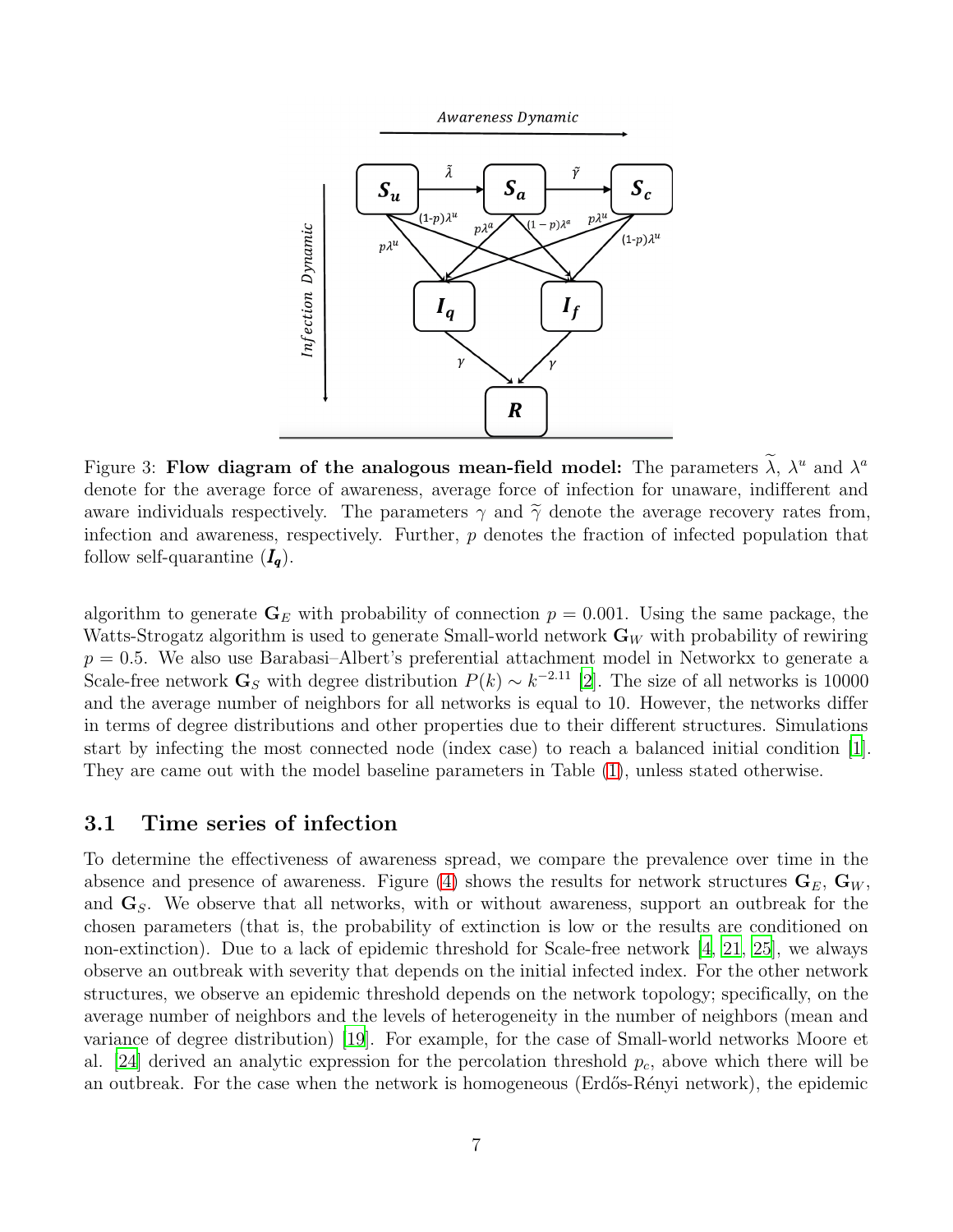<span id="page-7-0"></span>

|                | Parameter           | Description                                                    | Unit         | <b>Baseline</b>       |
|----------------|---------------------|----------------------------------------------------------------|--------------|-----------------------|
| <b>Network</b> | N                   | Number of nodes in the Network                                 | People       | 10000                 |
| Parameters     | $\mathbf{G}_E$      | Erdős-Rényi random network                                     |              | G(N, 0.001)           |
|                | $\mathbf{G}_W$      | Small-world network                                            |              | G(N, 10, 0.5)         |
|                | $\mathbf{G}_S$      | Scale-free random network                                      |              | $P(k) \sim k^{-2.11}$ |
|                | $\bar{C}$           | Average number of contact per neighbor per unit time           | contact/time | 0.75                  |
|                | $X(\bar{x})$        | Level of education distribution (its mean)                     |              | $\beta(5,2)(0.7)$     |
| Infection      | ß                   | Probability of infection transmission per contact              | $1$ /contact | 0.011                 |
| Parameters     | $1/\gamma$          | Average time to recover without treatment                      | days         | 10                    |
|                | $\widetilde{\beta}$ | Average probability of awareness transmission per contact      | $1$ /contact | 0.3                   |
| Awareness      | $P^*$               | Prevalence threshold                                           |              | 0.1                   |
| Parameters     | $1/\tilde{\gamma}$  | Average time of behavior change for susceptible individuals    | days         | 7                     |
|                | $\kappa$            | Saturation factor in $\sigma$ function                         |              | 0.85                  |
|                | $\theta$            | Parameter in which, half maximum $\sigma$ function is obtained |              | 0.5                   |
|                | $x^*$               | Level of education threshold                                   |              | 0.4                   |

Table 1: Parameters and their baseline values assumed for simulations, unless stated otherwise.

threshold is proportional to the average number of neighbors (average degree) [\[27](#page-13-11)]. Hence, for our simulation for both networks  $G_E$  and  $G_W$  we approximated the basic reproduction number using epidemic take-offs, when we had an outbreak, that is, whenever  $\mathcal{R}_0 > 1$  (probability of extinction for the parameters used seemed to be negligible).

The spread of infection on Scale-free network  $\mathbf{G}_S$  is faster than for the other two network topologies. Moreno et al. [\[25](#page-13-8)] , modeled infection with immunity on Scale-free and Small-world networks, they observed that the spread of infection on Scale-free complex networks is faster than that of Small-world networks due to a lack of epidemic threshold for network  $\mathbf{G}_S$ ; large connectivity fluctuations (heterogeneity in degree) on this network causes stronger outbreak incidence [\[25](#page-13-8)]. Our result is also related to [\[4\]](#page-12-11), in which Chowell et al. tested the severity of an outbreak using an SIR model over a family of Small-world networks and an Scale-free network found out that the worst case scenarios (highest infection rate) are observed in the most heterogeneous network, namely, Scale-free networks.

The speed for infection has an impact on efficiency of awareness spread: for Scale-free network  $\mathbf{G}_S$  awareness reduces the peak of infection by roughly 6%, but for  $\mathbf{G}_E$  and  $\mathbf{G}_W$  this reduction is around 19%. Since in  $\mathbf{G}_S$  network infection spreads faster, hubs (individuals with many neighbors) get infected faster and loosing the chance of transmitting or receiving awareness. Wu et al. [\[41\]](#page-14-6) showed a similar result: global awareness (behavior change because of higher prevalence in the population) on Scale-free networks cannot be as effective as local awareness in reducing infection.

### 3.2 Initiation of awareness

The presence and spread of awareness are coupled to the presence of infection, with awareness spreading, by design, after the infection reaches the level  $P^*$ . Therefore, there is a time-lag between starting time of infection and awareness spread. What should the value of  $P^*$  be, if the goal is to reduce the final epidemic size? When the infection disperses fast- high basic reproduction number- people must be informed immediately, or the policy will have no effect. As noted, there is no threshold condition for  $\mathbf{G}_{S}$  network. We did not derive expressions for epidemic thresholds.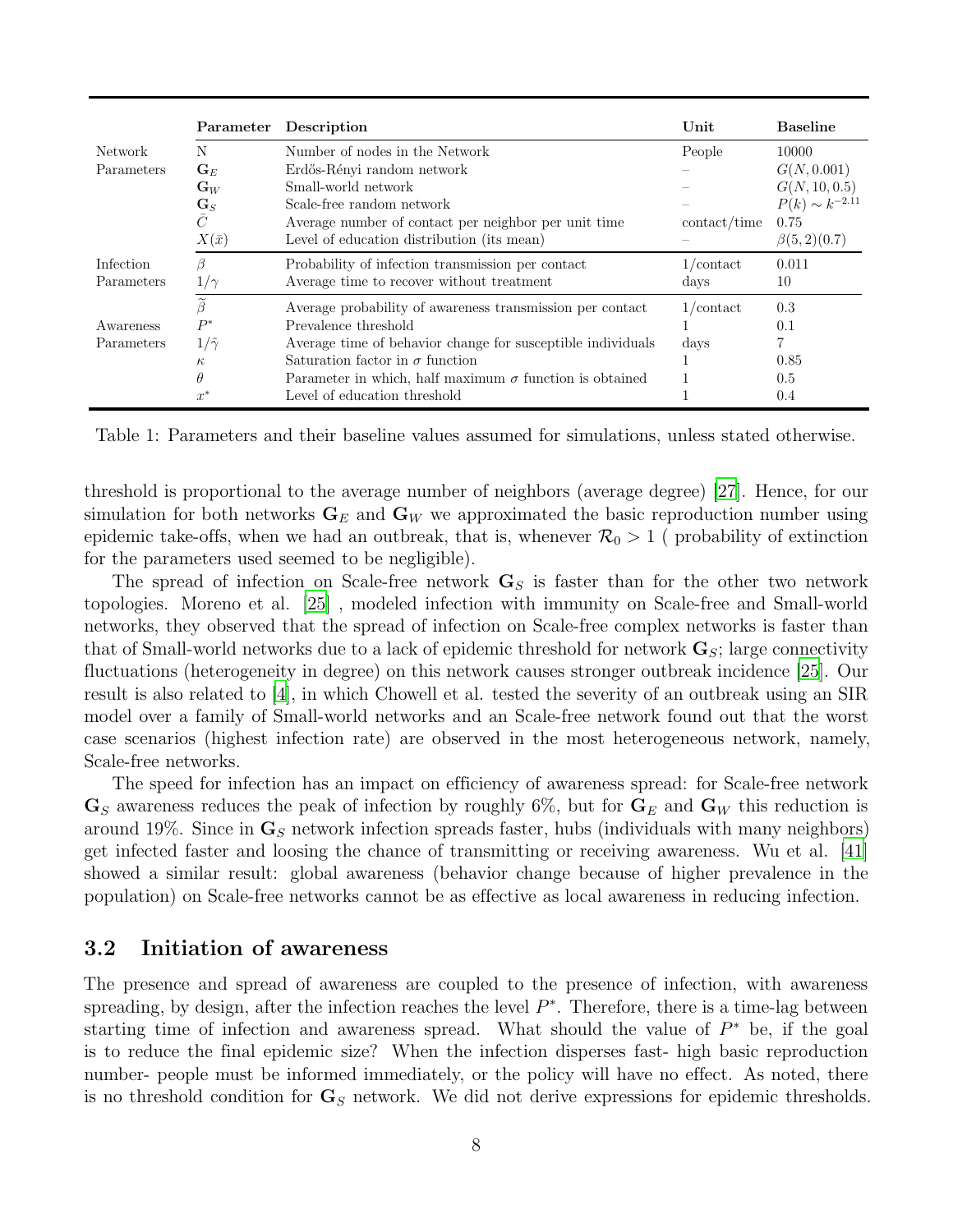<span id="page-8-0"></span>

Figure 4: Prevalence of infection versus time for three different network structure: the curves are the mean of 100 different stochastic simulations seeding the same initial condition. The diffusion of infection happens faster and more intense in more heterogeneous network  $\mathbf{G}_S$ , and awareness diffusion has less impact on reducing peak of infection for  $G<sub>S</sub>$  (by 6%). For other networks reduction of peak is by 19%.

Instead, we used epidemic take-offs to estimate the basic reproduction number as  $\mathcal{R}_0 = 1.8$  and 2.01, numbers corresponding to  $\mathbf{G}_E$  and  $\mathbf{G}_S$ , respectively. Numbers that are not too high- such as that of the  $\mathcal{R}_0$  for measles [\[17](#page-13-12)]- we are giving awareness a chance to be effective, since an epidemic with low  $\mathcal{R}_0$  will reach the value  $P^*$  much slower.

Proceed to quantify the sensitivity of the final size of the outbreak as a function of the prevalence threshold  $P^*$  over the network structures  $\mathbf{G}_E$ ,  $\mathbf{G}_W$ , and  $\mathbf{G}_S$ , Figure [\(5\)](#page-9-0), for the simulated  $\mathbf{G}_E$ network that representing homogeneous random mixing and for the simulated  $\mathbf{G}_W$  network, we identify an optimal point for  $P^*$  (the point that final size is minimized), that means awareness spread is most effective in reducing final size for these values of  $P^*$ . For larger values of  $P^*$ , the awareness policy is useless while for smaller values of  $P^*$  is less effective, see subfigures [\(5a\)](#page-9-0), and [\(5b\)](#page-9-0).

For the simulated networks  $\mathbf{G}_S$  - in which network structure follows a power-law distribution - we observed that the sooner awareness gets started, the smaller the total number of infected individuals will be, see subfigures [\(5c\)](#page-9-0) (see also [\[4](#page-12-11), [25\]](#page-13-8)).

To investigate the impact of awareness on the previous result and on network  $\mathbf{G}_E$ , we vary the value of the awareness basic reproduction number  $\mathcal{R}_0$  via changes in the average time of behavior change  $1/\tilde{\gamma}$ . Figure [\(6\)](#page-10-0) shows that the value of the optimal prevalence threshold  $P^*$  increases as the  $\mathcal{R}_0$  increases. Accelerating awareness spread- increasing  $\widetilde{\mathcal{R}}_0$ - does not seem to change final awareness size trend (Figure  $(5)$ ). Nevertheless, it makes the prevalence threshold  $P^*$  more effective at reducing infection final size.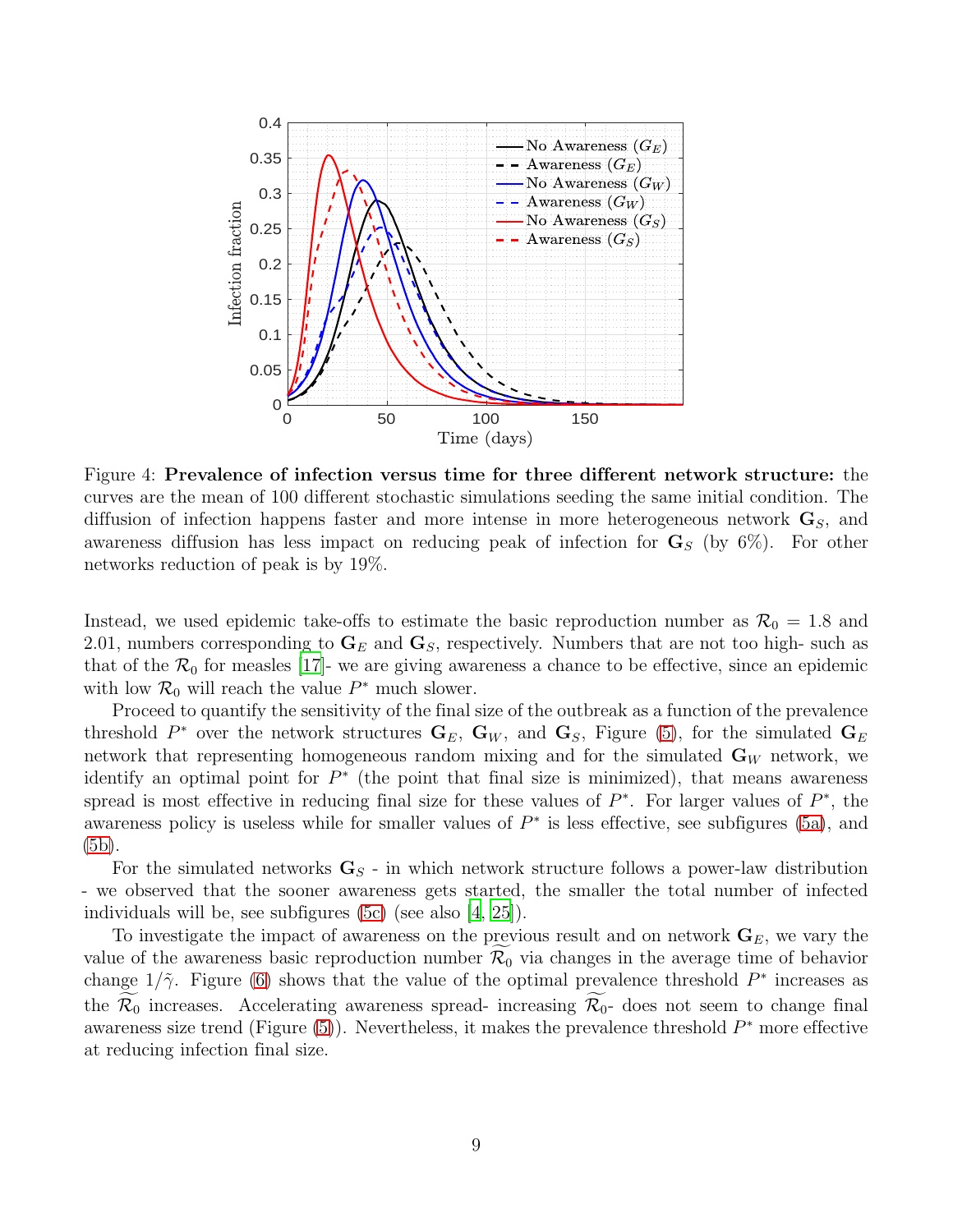<span id="page-9-0"></span>

(a) Infection final size versus prevalence threshold (b) Infection final size versus prevalence threshold for Erdős-Rényi random network  $\mathbf{G}_E$ . for Small-world random network  $\mathbf{G}_W$ .



(c) Infection final size versus prevalence threshold for Scale-free random network  $\mathbf{G}_S$ .

Figure 5: Infection Final Size Versus Prevalence Threshold: the circles are the mean of 100 stochastic simulations and error bars are 95% confidence interval. The impact of prevalence threshold on infection final size depends on network topology. For networks  $\mathbf{G}_E$  and  $\mathbf{G}_W$  there is an optimal  $P^*$  to minimize infection final size, subfigures [\(5a,5b\)](#page-9-0). For the heterogeneous network  $\mathbf{G}_{S}$  the optimal point for  $P^*$  disappears, subfigures [\(5c\)](#page-9-0).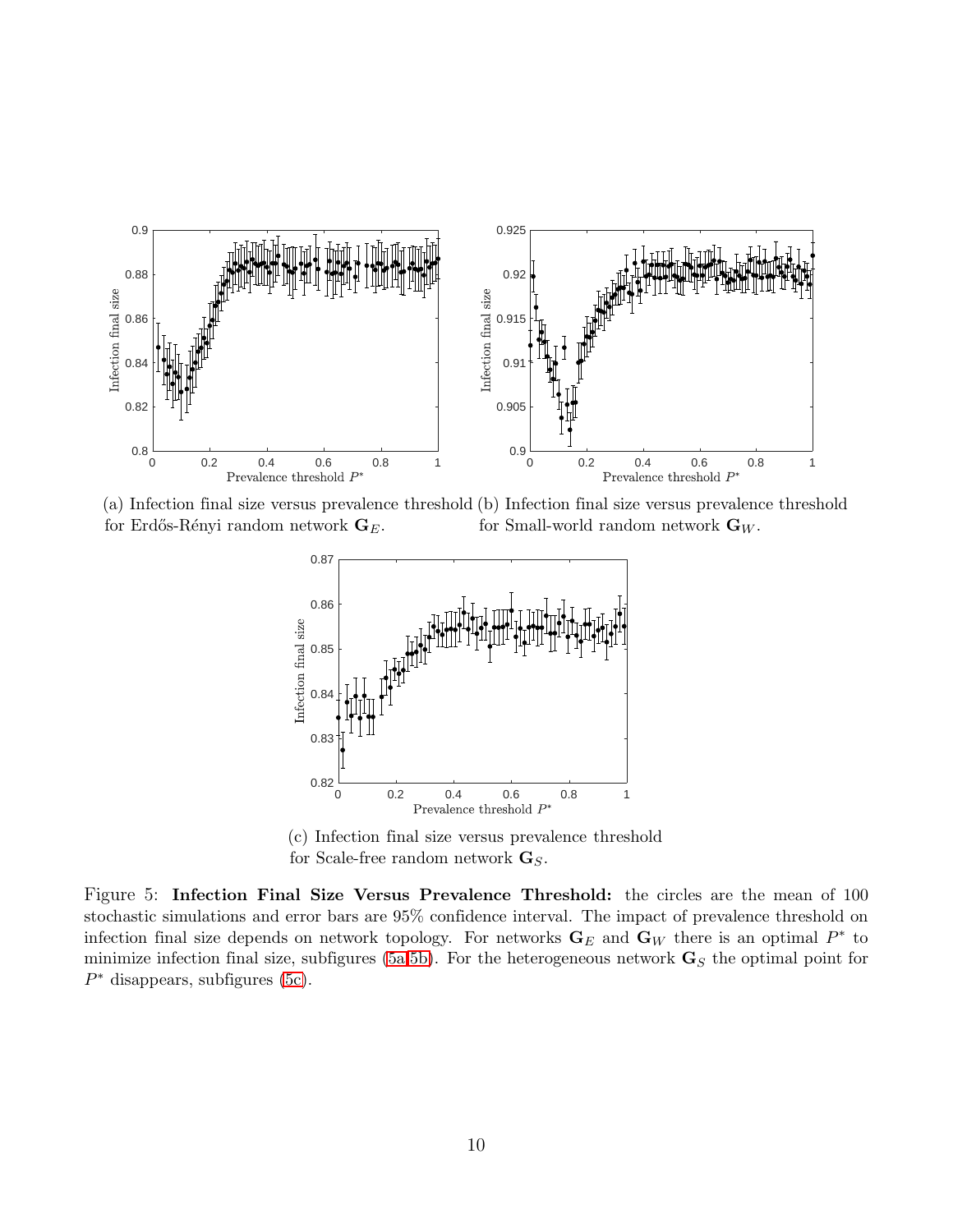<span id="page-10-0"></span>

Figure 6: Infection final size versus  $P^*$  for different awareness  $\widetilde{\mathcal{R}_0}$ : Increasing  $\widetilde{\mathcal{R}_0}$  via increasing the average period of awareness will make the impact of prevalence threshold on final size stronger.

# 4 Discussion

We used an agent-based network model to model the spread of infection and risk information within a population of individuals in different epidemiological states, education levels and information states. In our model infection spreads within an SIR framework while awareness disseminates only among susceptible individuals. Specifically, when a fraction of the infected people reaches a pre-determined threshold, public health officials start a massive information campaign on the risk and severity of infection. Information is transmitted by those not infected only. Awareness dynamics are triggered by public health authorities with the objective of conveying information about risk and severity of infection via aware susceptible individuals to unaware susceptible neighbors in the network. The level of awareness achieved is tied in to the the educational level of each individual and the disease prevalence. Aware susceptible individuals can become indifferent, stop propagating information on the the risk of infection, after sometime.

Simulations of the spread of infection or awareness are carried out on different network topologies. The patterns vary even when preserving some network properties such as the mean degree [\[4,](#page-12-11) [25,](#page-13-8) [35\]](#page-14-8). We simulated the spread of awareness and disease over three different network structures, namely Erdős-Rényi, Small world and Scale-free networks.

The results of the infection-awareness model show that Scale-free networks support a fastest rate of infection with the impact of awareness having the lowest effect on transmission. Small-world and Erdős-Rényi networks became less effective at disease transmission, and the role of information via aware individuals had a stronger impact in reducing transmission, Figure [\(4\)](#page-8-0). These result are somewhat similar to those obtained by Chowell et al. [\[4\]](#page-12-11) and Moreno et al. [\[25\]](#page-13-8) as they studied the rate of infection rate of growth on an SIR model over Small-world and Scale-free networks, in the absence of awareness. These researchers observed that the spread of infection on Scale-free complex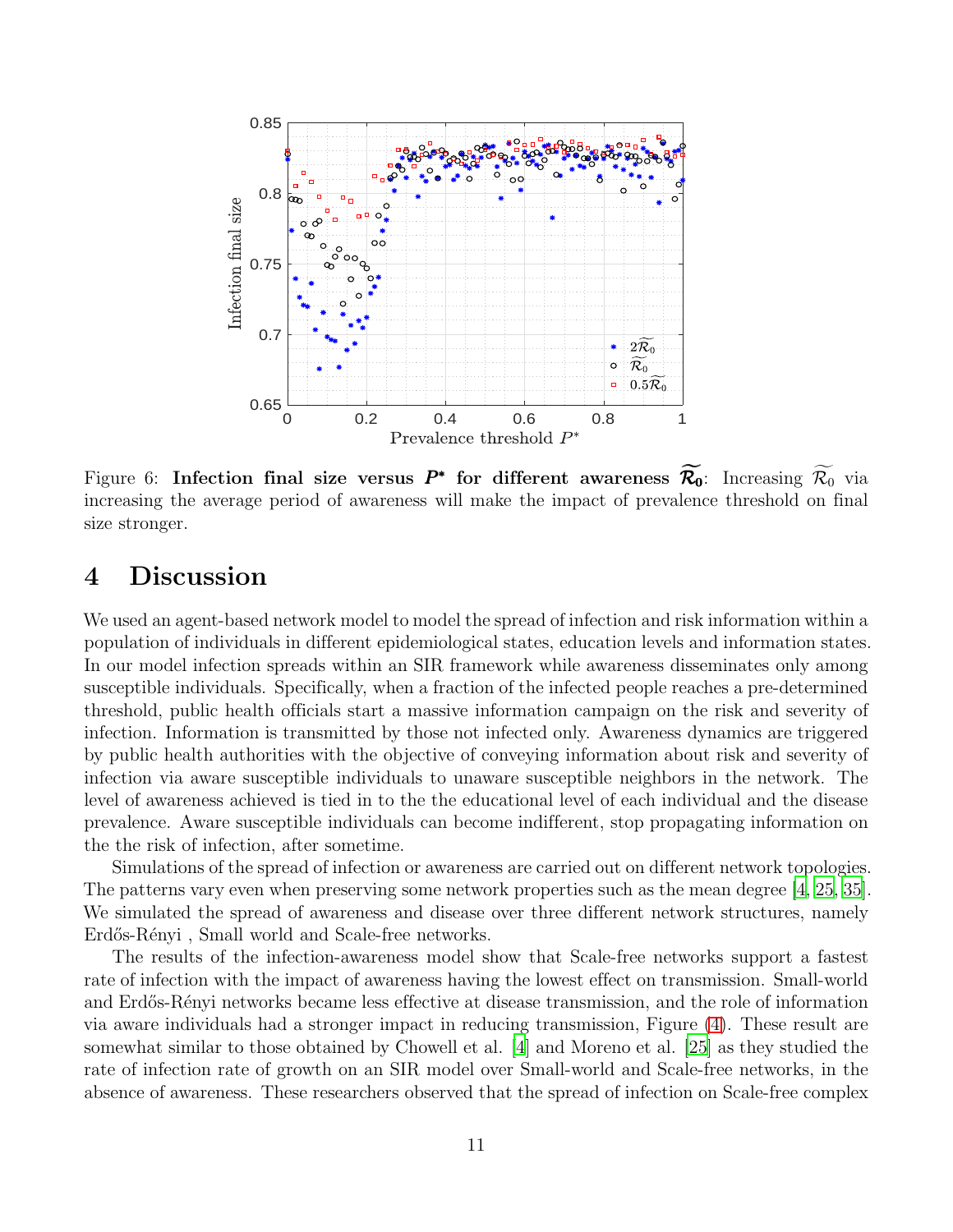networks is faster than in a Small-world one. Pastor et al. [\[28\]](#page-13-13) and Dezs<sup>"</sup> et al. [\[6](#page-12-12)] focused on identifying the best strategy that can be used to control (reduce) an epidemic peak on a scale-free network. They concluded that to in order to control infection public health workers needed to immunize the hubs at an early stage. Our results are somewhat related, that is, we find that in order to control an infection, public health workers need to start awareness spread soon, that is, before hubs play the role of super-spreaders.

Infection final size is a function of network topology and prevalence threshold,  $P^*$ , and the basic reproduction number  $\mathcal{R}_0$ . We observed that for Erdős-Rényi and Small-world networks under small value of  $\mathcal{R}_0$ , an optimal  $P^*$  can be found for which the infection final size is minimized. This optimal point is the value that provides the best outcome under the prevalence  $P^*$  at the time,  $t^*$ , the time when temporary protection was promoted by aware susceptible individuals, Figures [\(5a\)](#page-9-0) and [\(5b\)](#page-9-0). For Scale-free network, for which there is no epidemic threshold, a monotonic increasing function final size is observed, a function of the prevalence threshold  $P^*$ , there is no optimal point  $P^*$  that minimizes infection final size, Figure [\(5c\)](#page-9-0).

Infection network and awareness network: One of the big assumptions in our model is that the infection and awareness spread over the same network, ignoring the fact that individuals may have multiple sources of information outside their physical contact network. In fact, we know that information does flow through virtual neighbors such as facebook friends. How should we incorporate the role of physical network and virtual information? We are exploring possibilities.

Static network: Again, since we are focusing on single epidemic outbreak, we have assumed a short time frame in our simulation. We also assumed that the context network is static. The need to extend the model to a dynamic network where individuals are allowed to change neighbors is important in the study of disease spread over the longer time scale. The impact of awareness in such extended model would be prone to change as well.

For sexually transmitted infections on Scale-free network [\[20\]](#page-13-14), waiting for enough people to become infected people before starting a campaign about risk of infection is not reasonable. For measles in children with basic reproduction numbers very high [\[17\]](#page-13-12), waiting to reach pre-selected prevalence thresholds may also not be great idea. Our model results, highlight the importance of campaigns that warns a population about the risk and severity of infection for diseases that do not spread too fast, possibly including some flu infections or the severe acute respiratory syndrome (SARS). For disease with a basic reproduction number that it is is not high [\[17\]](#page-13-12), and assuming that these infections spread over a random homogeneous networks such as Erdős-Rényi, it may not be unreasonable the existence of an optimal prevalence threshold to start and starting an awareness dynamic campaign.

# References

- <span id="page-11-2"></span>[1] Azizi, A., Dewar, J., and Mac Hyman, J. (2018). Using an agent-based sexual-network model to guide mitigation efforts for controlling chlamydia. *bioRxiv*, page 233239.
- <span id="page-11-1"></span>[2] Barab´asi, A.-L. and Albert, R. (1999). Emergence of scaling in random networks. *science*, 286(5439):509–512.
- <span id="page-11-0"></span>[3] Bollobás, B., Borgs, C., Chayes, J., and Riordan, O. (2003). Directed scale-free graphs. In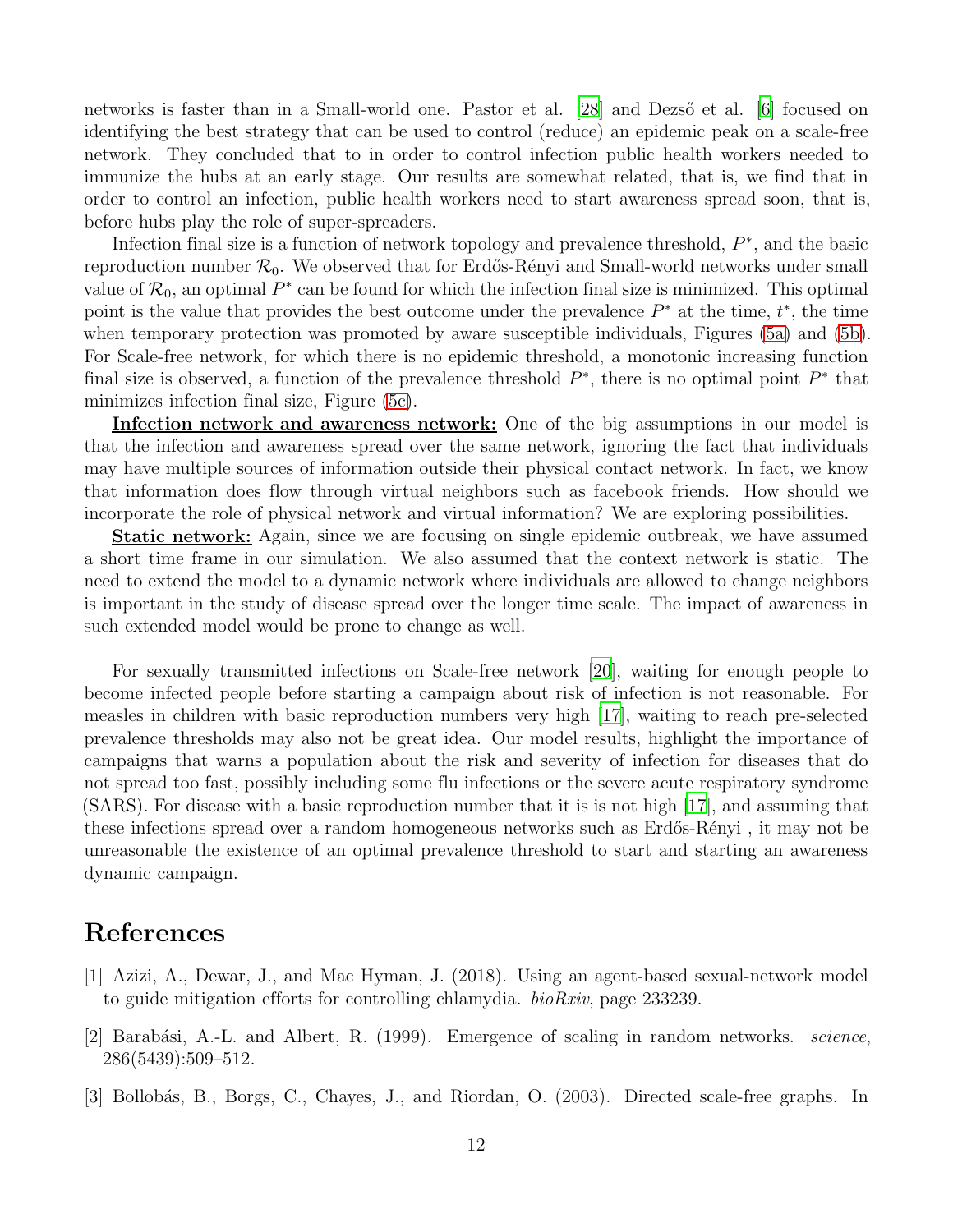*Proceedings of the fourteenth annual ACM-SIAM symposium on Discrete algorithms*, pages 132– 139. Society for Industrial and Applied Mathematics.

- <span id="page-12-11"></span>[4] Chowell, G. and Castillo-Chavez, C. (2003). Worst-case scenarios and epidemics. In *Bioterrorism: mathematical modeling applications in homeland security*, pages 35–53. SIAM.
- <span id="page-12-0"></span>[5] Del Valle, S., Hethcote, H., Hyman, J. M., and Castillo-Chavez, C. (2005). Effects of behavioral changes in a smallpox attack model. *Mathematical biosciences*, 195(2):228–251.
- <span id="page-12-12"></span>[6] Dezs˝o, Z. and Barab´asi, A.-L. (2002). Halting viruses in scale-free networks. *Physical Review E*, 65(5):055103.
- <span id="page-12-7"></span>[7] Epstein, J. M., Parker, J., Cummings, D., and Hammond, R. A. (2008). Coupled contagion dynamics of fear and disease: mathematical and computational explorations. *PLoS One*, 3(12):e3955.
- <span id="page-12-10"></span>[8] ERDdS, P. and R&WI, A. (1959). On random graphs i. *Publ. Math. Debrecen*, 6:290–297.
- <span id="page-12-1"></span>[9] Fenichel, E. P., Castillo-Chavez, C., Ceddia, M. G., Chowell, G., Parra, P. A. G., Hickling, G. J., Holloway, G., Horan, R., Morin, B., Perrings, C., et al. (2011). Adaptive human behavior in epidemiological models. *Proceedings of the National Academy of Sciences*, 108(15):6306–6311.
- <span id="page-12-9"></span>[10] Fraser, C., Riley, S., Anderson, R. M., and Ferguson, N. M. (2004). Factors that make an infectious disease outbreak controllable. *Proceedings of the National Academy of Sciences*, 101(16):6146–6151.
- <span id="page-12-4"></span>[11] Funk, S., Gilad, E., Watkins, C., and Jansen, V. A. (2009). The spread of awareness and its impact on epidemic outbreaks. *Proceedings of the National Academy of Sciences*, 106(16):6872– 6877.
- <span id="page-12-5"></span>[12] Funk, S. and Jansen, V. A. (2013). The talk of the town: modelling the spread of information and changes in behaviour. In *Modeling the interplay between human behavior and the spread of infectious diseases*, pages 93–102. Springer.
- <span id="page-12-8"></span>[13] Granell, C., Gómez, S., and Arenas, A. (2013). Dynamical interplay between awareness and epidemic spreading in multiplex networks. *Physical review letters*, 111(12):128701.
- <span id="page-12-3"></span>[14] Herrera-Valdez, M., Cruz-Aponte, M., and Castillo-Chavez, C. (2009). Multiple waves for the same pandemic: Local transportation and social distancing explain the dynamics of the a. *H1N1 epidemic during*.
- <span id="page-12-2"></span>[15] Herrera-Valdez, M. A., Cruz-Aponte, M., and Castillo-Chavez, C. (2011). Multiple outbreaks for the same pandemic: Local transportation and social distancing explain the different" waves" of a-h1n1pdm cases observed in méxico during 2009. *Mathematical Biosciences*  $\&$  *Engineering*,  $8(1):21-48.$
- <span id="page-12-6"></span>[16] Hyman, J. M. and Li, J. (2007). Infection-age structured epidemic models with behavior change or treatment. *Journal of biological dynamics*, 1(1):109–131.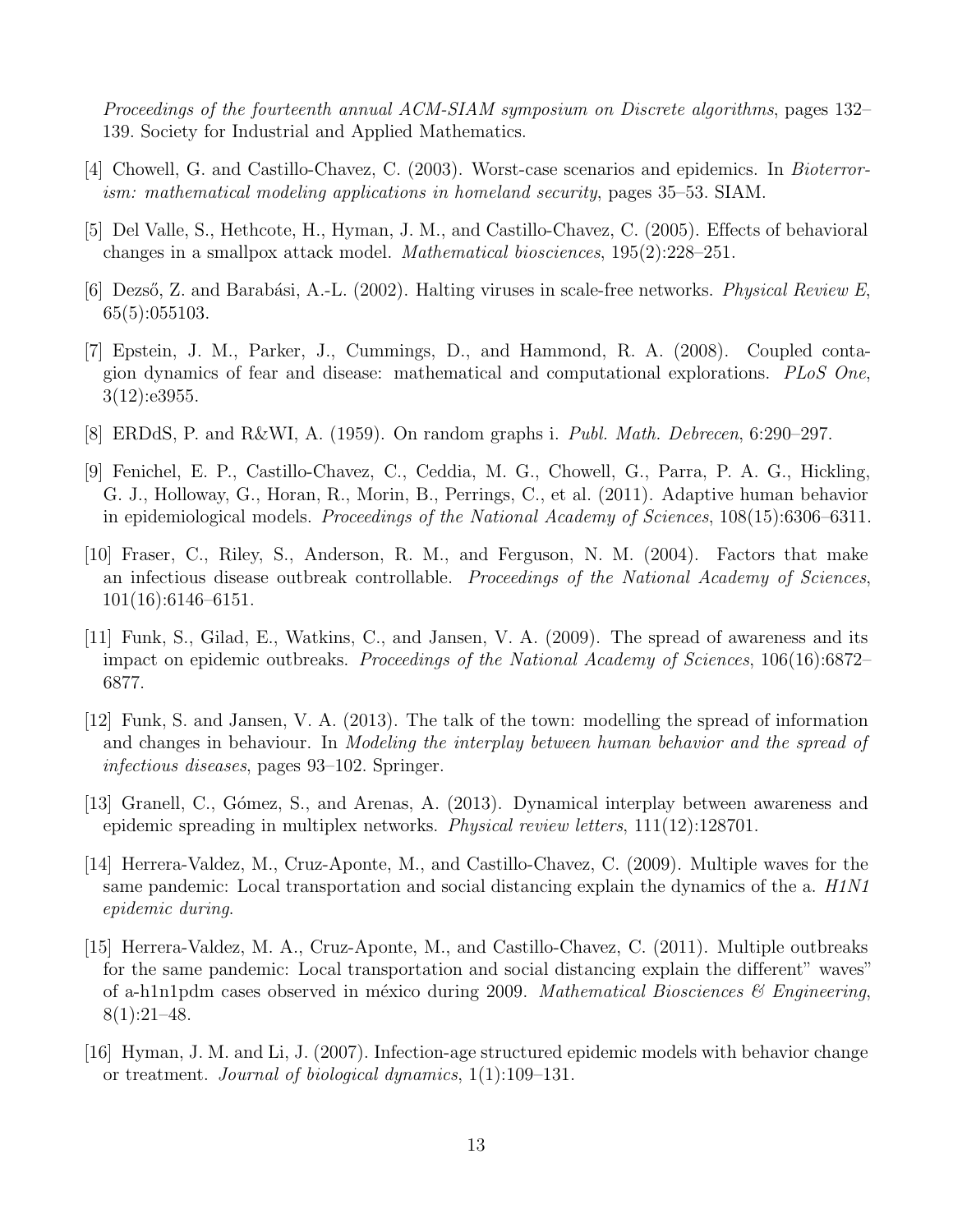- <span id="page-13-12"></span>[17] Keeling, M. J. and Rohani, P. (2011). *Modeling infectious diseases in humans and animals*. Princeton University Press.
- <span id="page-13-3"></span>[18] Kiss, I. Z., Cassell, J., Recker, M., and Simon, P. L. (2010). The impact of information transmission on epidemic outbreaks. *Mathematical biosciences*, 225(1):1–10.
- <span id="page-13-9"></span>[19] Kiss, I. Z., Miller, J. C., Simon, P. L., et al. (2017). Mathematics of epidemics on networks. *Cham: Springer*.
- <span id="page-13-14"></span>[20] Liljeros, F., Edling, C. R., Amaral, L. A. N., Stanley, H. E., and Åberg, Y. (2001). The web of human sexual contacts. *Nature*, 411(6840):907.
- <span id="page-13-7"></span>[21] May, R. M. and Lloyd, A. L. (2001). Infection dynamics on scale-free networks. *Physical Review E*, 64(6):066112.
- <span id="page-13-5"></span>[22] Meloni, S., Perra, N., Arenas, A., Gómez, S., Moreno, Y., and Vespignani, A. (2011). Modeling human mobility responses to the large-scale spreading of infectious diseases. *Scientific reports*, 1:62.
- <span id="page-13-1"></span>[23] Misra, A., Sharma, A., and Shukla, J. (2011). Modeling and analysis of effects of awareness programs by media on the spread of infectious diseases. *Mathematical and Computer Modelling*, 53(5-6):1221–1228.
- <span id="page-13-10"></span>[24] Moore, C. and Newman, M. E. (2000). Epidemics and percolation in small-world networks. *Physical Review E*, 61(5):5678.
- <span id="page-13-8"></span>[25] Moreno, Y., Pastor-Satorras, R., and Vespignani, A. (2002). Epidemic outbreaks in complex heterogeneous networks. *The European Physical Journal B-Condensed Matter and Complex Systems*, 26(4):521–529.
- <span id="page-13-6"></span>[26] Newman, M. E. and Watts, D. J. (1999). Renormalization group analysis of the small-world network model. *Physics Letters A*, 263(4-6):341–346.
- <span id="page-13-11"></span>[27] Pastor-Satorras, R., Castellano, C., Van Mieghem, P., and Vespignani, A. (2015). Epidemic processes in complex networks. *Reviews of modern physics*, 87(3):925.
- <span id="page-13-13"></span>[28] Pastor-Satorras, R. and Vespignani, A. (2002). Immunization of complex networks. *Physical Review E*, 65(3):036104.
- <span id="page-13-2"></span>[29] Perra, N., Balcan, D., Gonçalves, B., and Vespignani, A. (2011). Towards a characterization of behavior-disease models. *PloS one*, 6(8):e23084.
- <span id="page-13-0"></span>[30] Perrings, C., Castillo-Chavez, C., Chowell, G., Daszak, P., Fenichel, E. P., Finnoff, D., Horan, R. D., Kilpatrick, A. M., Kinzig, A. P., Kuminoff, N. V., et al. (2014). Merging economics and epidemiology to improve the prediction and management of infectious disease. *EcoHealth*, 11(4):464–475.
- <span id="page-13-4"></span>[31] Poletti, P., Ajelli, M., and Merler, S. (2011). The effect of risk perception on the 2009 h1n1 pandemic influenza dynamics. *PloS one*, 6(2):e16460.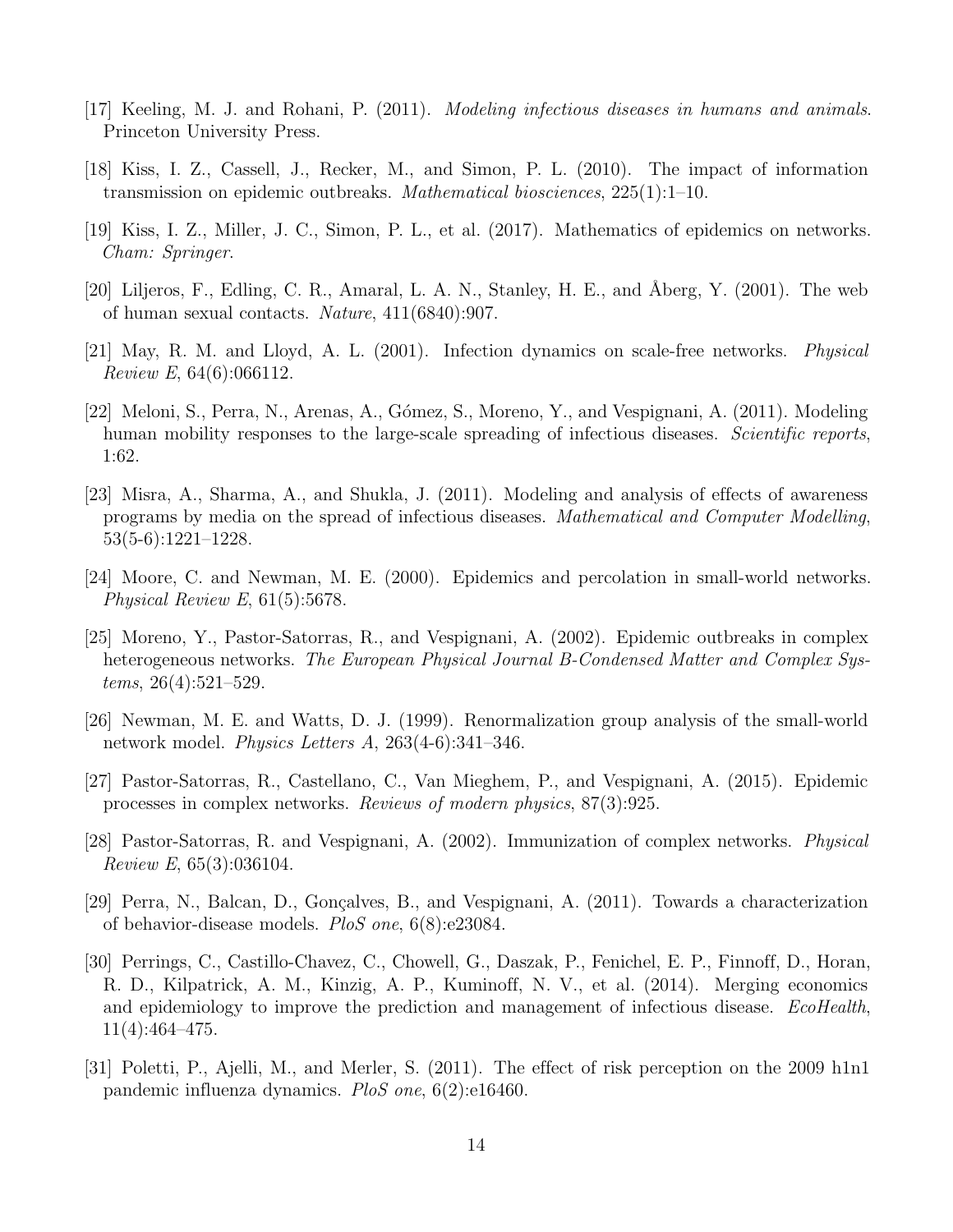- <span id="page-14-3"></span>[32] Poletti, P., Ajelli, M., and Merler, S. (2012). Risk perception and effectiveness of uncoordinated behavioral responses in an emerging epidemic. *Mathematical biosciences*, 238(2):80–89.
- <span id="page-14-4"></span>[33] Poletti, P., Caprile, B., Ajelli, M., Pugliese, A., and Merler, S. (2009). Spontaneous behavioural changes in response to epidemics. *Journal of theoretical biology*, 260(1):31–40.
- <span id="page-14-5"></span>[34] Sahneh, F. D., Chowdhury, F. N., and Scoglio, C. M. (2012). On the existence of a threshold for preventive behavioral responses to suppress epidemic spreading. *Scientific reports*, 2:632.
- <span id="page-14-8"></span>[35] Shirley, M. D. and Rushton, S. P. (2005). The impacts of network topology on disease spread. *Ecological Complexity*, 2(3):287–299.
- <span id="page-14-0"></span>[36] Towers, S., Afzal, S., Bernal, G., Bliss, N., Brown, S., Espinoza, B., Jackson, J., Judson-Garcia, J., Khan, M., Lin, M., et al. (2015). Mass media and the contagion of fear: the case of ebola in america. *PloS one*, 10(6):e0129179.
- <span id="page-14-2"></span>[37] Tracht, S. M., Del Valle, S. Y., and Hyman, J. M. (2010). Mathematical modeling of the effectiveness of facemasks in reducing the spread of novel influenza a (h1n1). *PloS one*, 5(2):e9018.
- <span id="page-14-7"></span>[38] Velasco-Hernández, J. X., Brauer, F., and Castillo-Chavez, C. (1996). Effects of treatment and prevalence-dependent recruitment on the dynamics of a fatal disease. *Mathematical Medicine and Biology: A Journal of the IMA*, 13(3):175–192.
- <span id="page-14-1"></span>[39] Wang, Z., Andrews, M. A., Wu, Z.-X., Wang, L., and Bauch, C. T. (2015). Coupled disease– behavior dynamics on complex networks: A review. *Physics of life reviews*, 15:1–29.
- <span id="page-14-9"></span>[40] Watts, D. J. and Strogatz, S. H. (1998). Collective dynamics of 'small-world'networks. *nature*, 393(6684):440.
- <span id="page-14-6"></span>[41] Wu, Q., Fu, X., Small, M., and Xu, X.-J. (2012). The impact of awareness on epidemic spreading in networks. *Chaos: an interdisciplinary journal of nonlinear science*, 22(1):013101.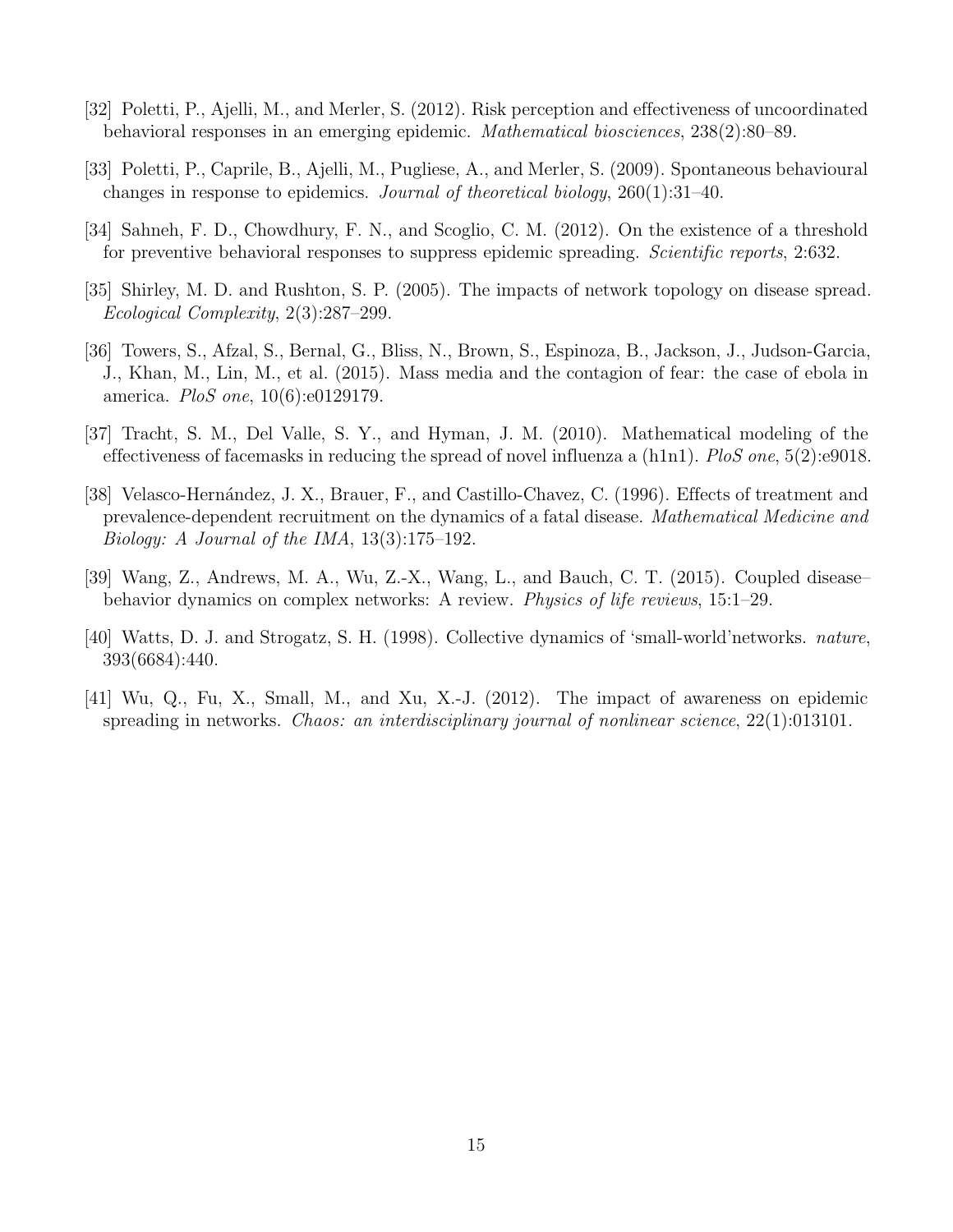# Appendix

In this appendix, first we define some models for the network structures we used for our simulation, then we present the pseudocode of our model.

Definition 4.1 *Erd˝os-R´enyi random network Suppose we have* n *disconnected nodes, and then we make edge between two arbitrary nodes with probability* p *independent from every other edge. The graph constructed via this model is called Erdős-Rényi random network*  $G(n, p)$ *. The parameter* p *in the model is a weighting function*  $p \in [0, 1]$ *, where for* p *closer to one the generated graph is more likely to construct graphs with more edges [\[8\]](#page-12-10).*

Definition 4.2 *Small-world network Suppose we have* n *nodes over a ring, where each node in the ring is connected to its* k *nearest neighbors in the ring. Then with probability* p *and independent from any other pair of edges we select two edges*  $i_1j_1$  *and*  $i_2j_2$  *such that*  $j_k$  *is from the k nearest neighbor of*  $i_k$  *for*  $k = 1, 2$ *, and rewire them. Then the constructed network is called Watts-Strogatz Smal-world network*  $[40]$   $G(n, k, p)$ .

Definition 4.3 *Preferential attachment Scale-free network Suppose we want to generate a network of* n *nodes. We start with one node and follow the following procedure* n *times: the probability of attaching a new node to the existing ones is proportional to their current degree:*

P(connect a new node i to existing node j) =  $\frac{deg(j)}{\sum (deg)}$  $\frac{deg(j)}{k\left(deg(k)\right)}$ , where the  $deg(k)$  is the number of neigh*bors for node* k*, then with this probability we make new edge* ij*. The constructed network via this model is called Barabasi–Albert Scale-free network [\[2\]](#page-11-1). The degree distribution of this network follows a power-law distribution.*

Now, we define assumptions and algorithm of our model. Person  $i$  at any given day  $t$  has one of the states:  $S^u$ ,  $S^a$ ,  $S^i$ ,  $I^q$ ,  $I^f$ , or R. The fraction of infected people at dat t is  $P(t)$ , and  $P^*$  is a positive fraction  $\in [0, 1]$ . We define  $t^* = min_t\{P(t) = P^*\}$  which is the first time that  $P(t)$  reaches  $P^*$ . We assume Education level for each person k,  $x_k$  does not change by time. Also prior to time  $t^*$  every susceptible person is at state  $S^u$ , and finally the time scale for each update is day, in which each person can have at most one update. The following algorithms show the details.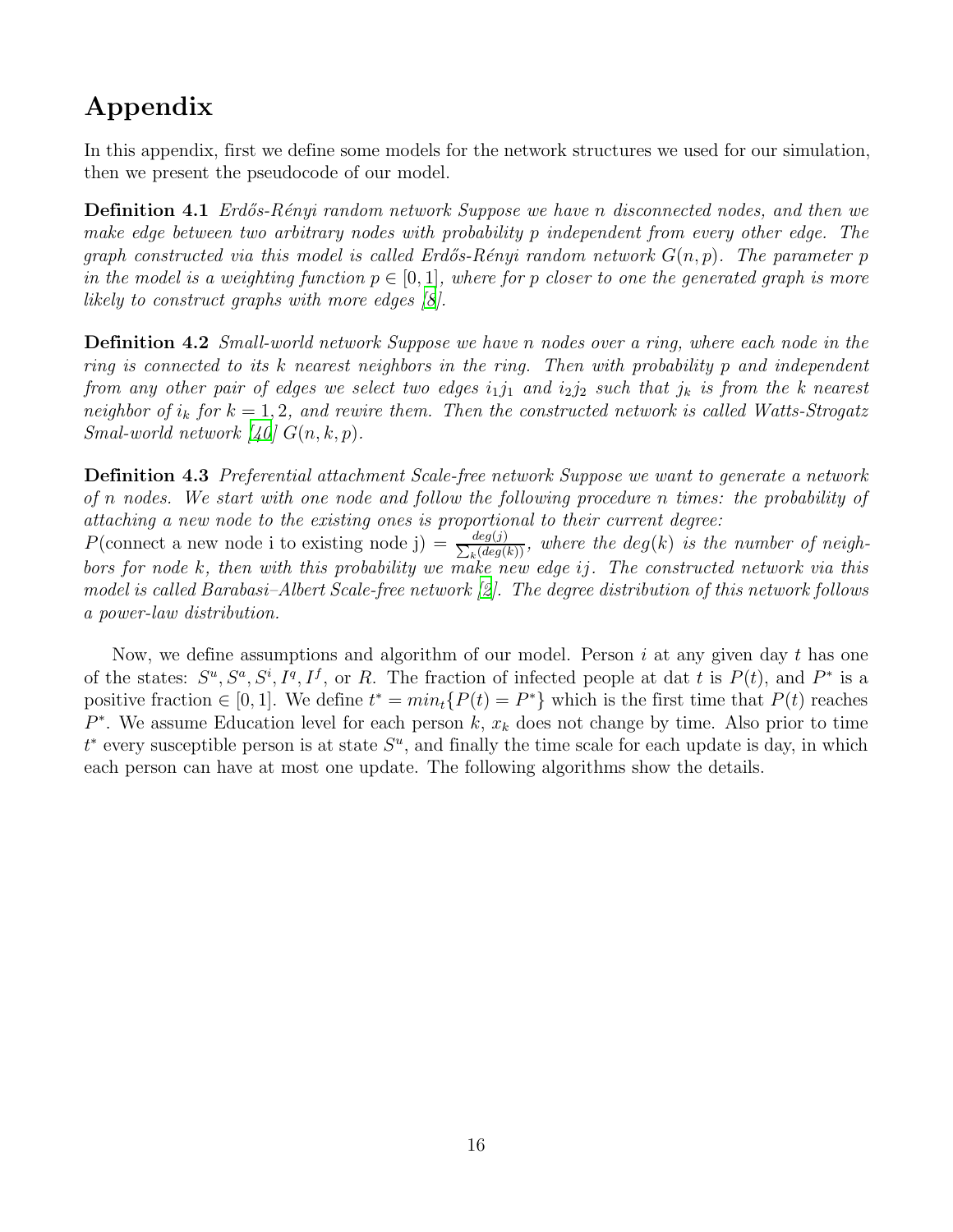|                                          | Notation Description                                             |
|------------------------------------------|------------------------------------------------------------------|
| $S_t$                                    | Set of susceptible nodes at time t                               |
| $U_t$                                    | Set of unaware nodes at time t                                   |
| $A_t$                                    | Set of aware nodes at time t                                     |
| $C_t$                                    | Set of careless nodes at time t                                  |
| $I_t$                                    | Set of infected nodes at time t                                  |
| $Q_t$                                    | Set of quarantine nodes at time t                                |
| $F_t$                                    | Set of free nodes at time t                                      |
| $R_t$                                    | Set of recovered nodes at time t                                 |
| $G.N(\mathbf{k})$                        | Set of neighbors of node <b>k</b> in Network G                   |
| $IP(\mathbf{k})$                         | Infection period for infected node $\bf{k}$                      |
| $AP(\mathbf{k})$                         | Awareness period for aware node <b>k</b>                         |
| $ern(\alpha)$                            | Exponential random number with average $\alpha$ for $\alpha > 0$ |
| urn                                      | Uniform random number in $[0,1]$                                 |
| $c_{kj}$                                 | Probability of having contact between two neighbors $\bf{k}$     |
|                                          | and j                                                            |
| $A \stackrel{\mathbf{k}}{\rightarrow} B$ | Element $k$ moves from set A to set B                            |

Table 2: Table of notation for a conventional network  $G$  in algorithms.